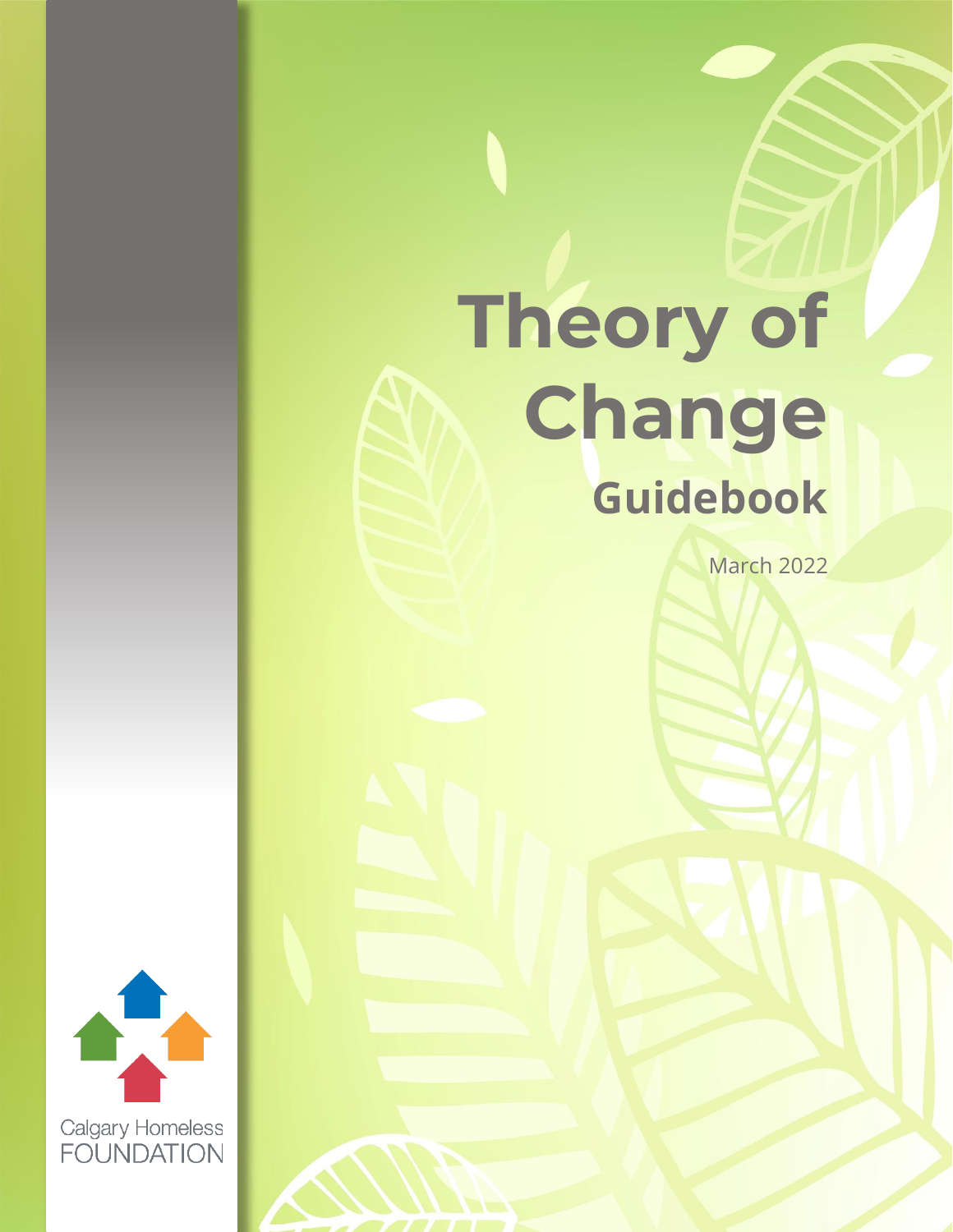



Theory of Change Guidebook 1st Edition Published March 9, 2022 Roman Katsnelson [romank@calgaryhomeless.com](mailto:romank@calgaryhomeless.com)

**©** Calgary Homeless Foundation

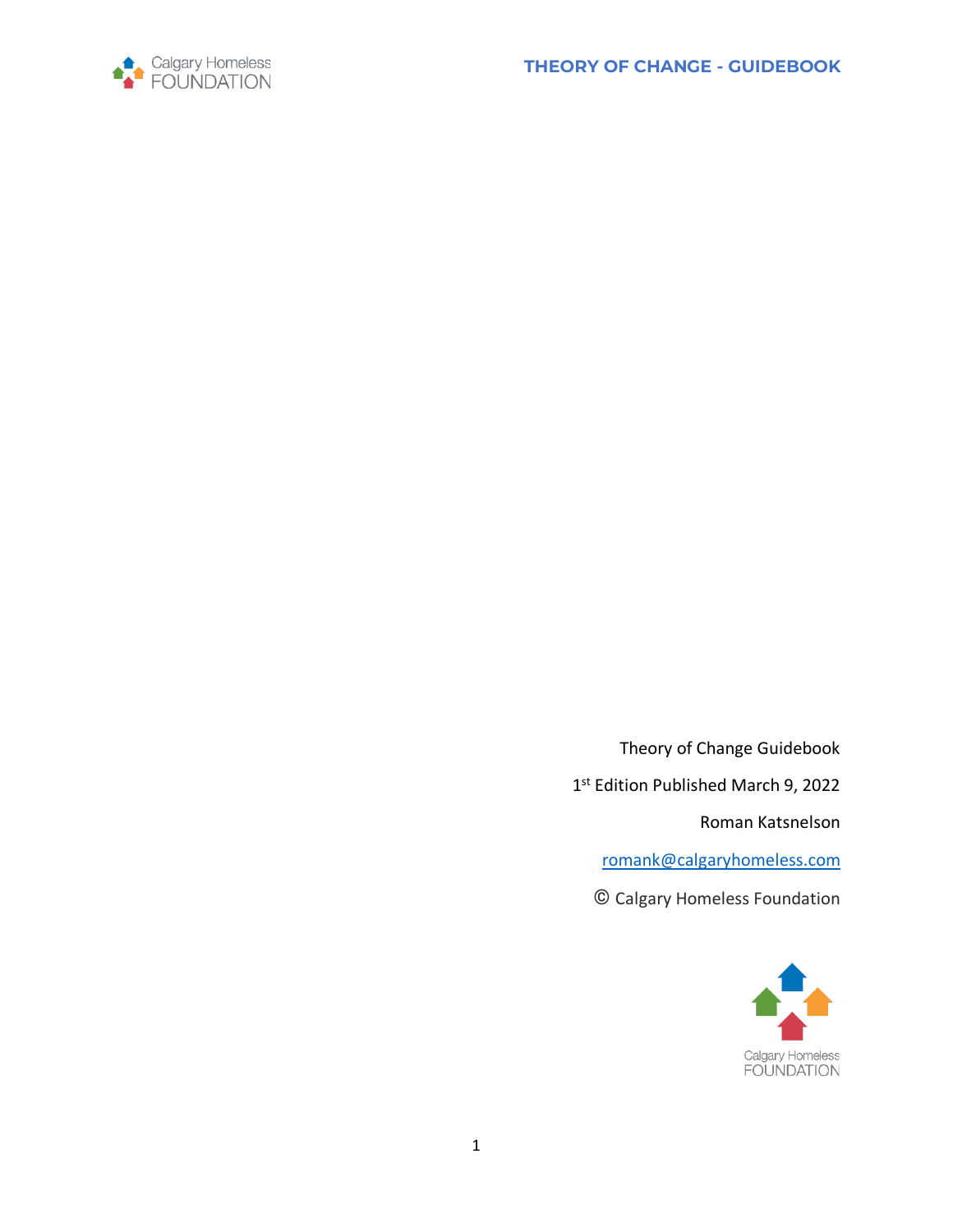

# **TABLE OF CONTENTS**

|                                                                                                                                                                                                                                      | 10 |
|--------------------------------------------------------------------------------------------------------------------------------------------------------------------------------------------------------------------------------------|----|
|                                                                                                                                                                                                                                      | 13 |
| Function <b>contract that the contract of the contract of the contract of the contract of the contract of the contract of the contract of the contract of the contract of the contract of the contract of the contract of the co</b> | 13 |
|                                                                                                                                                                                                                                      | 13 |
|                                                                                                                                                                                                                                      | 14 |
|                                                                                                                                                                                                                                      | 17 |
|                                                                                                                                                                                                                                      | 17 |
| MAPPING OUTCOMES TO DOMAINS NAMEL AND RESIDENCE TO A REPORT OF THE SERVICE OF THE SERVICE OF THE SERVICE OF THE SERVICE OF THE SERVICE OF THE SERVICE OF THE SERVICE OF THE SERVICE OF THE SERVICE OF THE SERVICE OF THE SERVI       |    |
|                                                                                                                                                                                                                                      | 20 |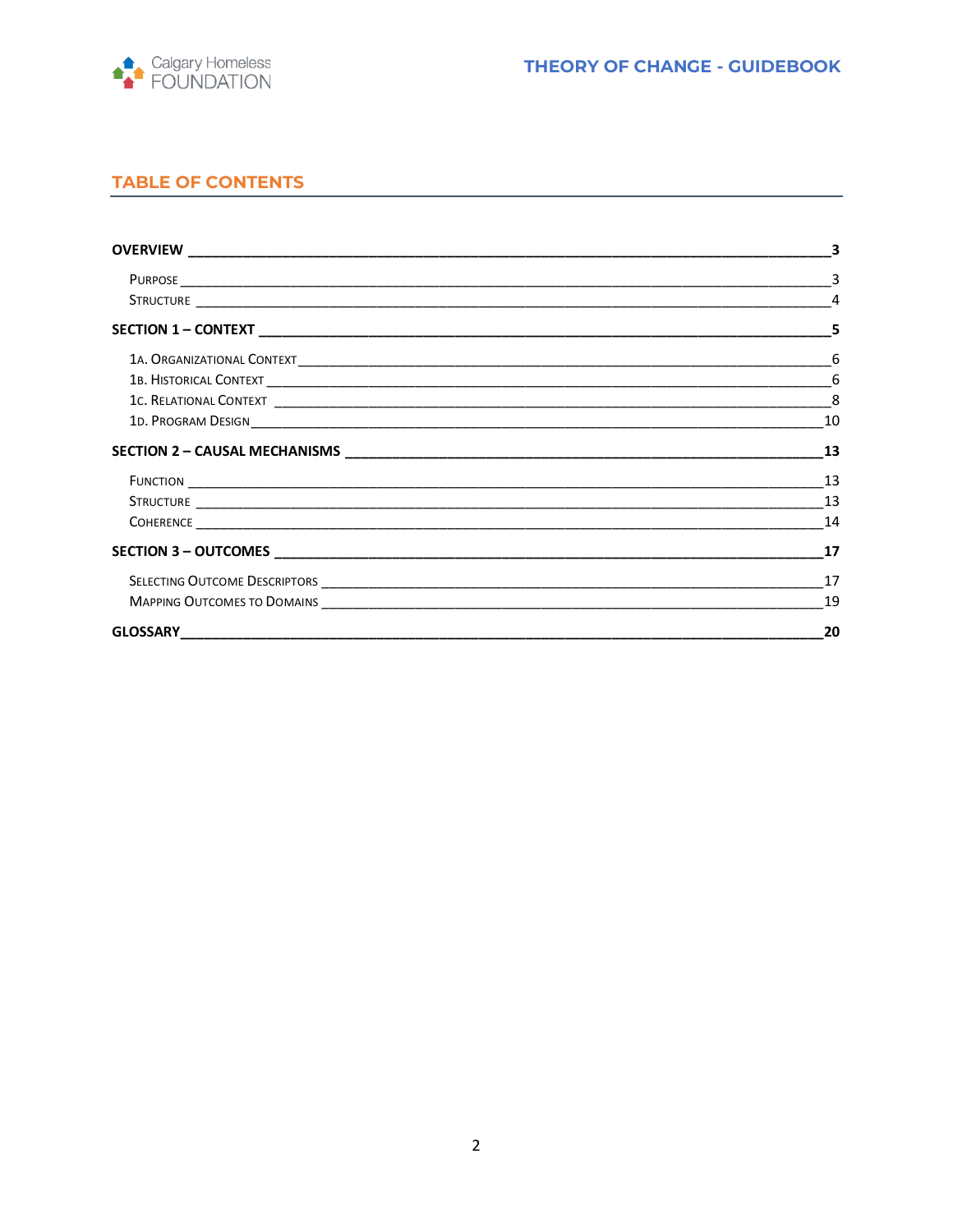

# <span id="page-3-0"></span>**Overview**

In alignment with our purpose – guiding the fight against homelessness – and in collaboration with our partners, Calgary Homeless Foundation (CHF) operates a coordinated, recoveryoriented system of care. In this context, recovery means improvement in the quality of life for

participants in the system of care, understood across four impact domains of home, health, finance, and connection.

With 20 partner organizations and over 50 programs providing supports to more than 2000 people experiencing multiple, often co-morbid and tri-morbid challenges, the system of care operates in significant complexity. CHF is committed to supporting our partners in continually enhancing our collective response to homelessness, in part by building a culture of learning and evaluation. In this work, we are guided by the principles of open learning for innovation, measurement for accountability, and sense-making for strategic action.



*Fig 1 – Related strategic directions*

Beginning in the fiscal year 2022-23, CHF is piloting a Theory of Change tool as part of our ongoing, learning-focused evaluation work. All programs in the system of care will be supported to create a Theory of Change document, to guide reflective practice and continuous improvement based on the above pillars, over the course of the year.

This document serves as a detailed guide to the Theory of Change document.

# <span id="page-3-1"></span>Purpose

At its most basic level, the purpose of a Theory of Change is to articulate a program's belief about why and how the program works.

Anyone who designs and implements a program already has a underlying "theory" – none of us are acting at random. The process of documentation allows us to make *explicit* what is often left *implicit*, to surface our assumptions and test them against reality. This process should be highly participatory and help to build *shared understanding* of why and how the program works. The drafting of a Theory of Change is not intended to be a lonely exercise of a single writer - we encourage you to facilitate conversation among your leadership, management, staff and participants. Don't worry if that seems out of reach – it isn't so much a pre-requisite as a new way of doing things which we will build together over time.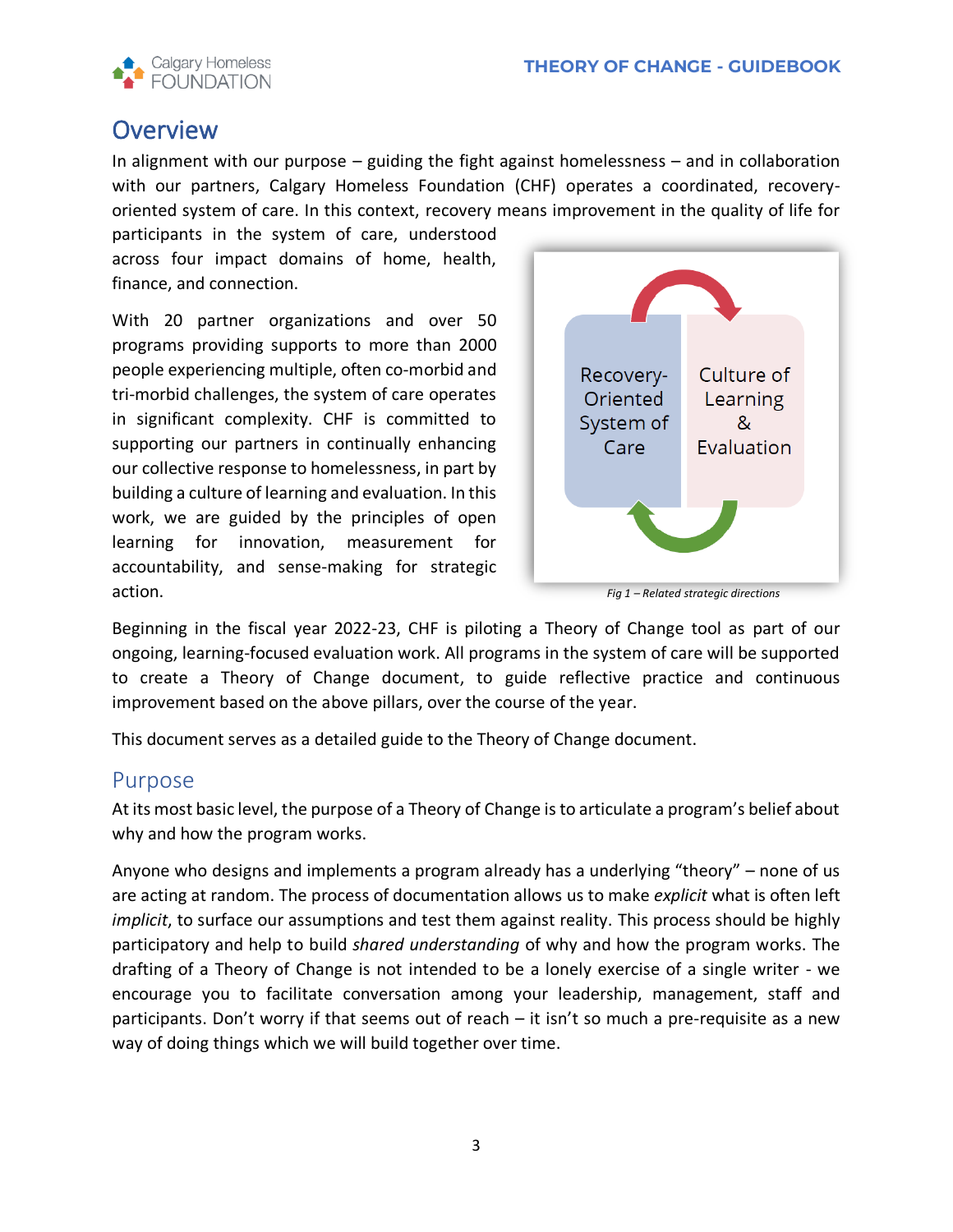

In partnership with seven early-adopter agencies over the course of 2021, we designed and refined a particular structure to our ToC tool. It is a first-of-its-kind technique, which will allow us to:

- Capture each program's unique context and design
- Map the unique continuum-of-change experienced by participants in each program
- Understand the causal links between context/design and outcomes
- Combine and aggregate program-level outcomes to system-level impact

Most importantly, each program's Theory of Change will serve as a guiding document for ongoing evaluative and reflective practice between the program and CHF, in the format of monthly and quarterly conversations with your System Planner. The goal, as stated in our strategic plan, is to "elevate the funding relationship between CHF and the funded agency beyond task management, efficiency and performance," and to put ourselves in position to do genuine collective learning.

# <span id="page-4-0"></span>**Structure**

The innovative component of this technique is its capacity to bridge between the program-specific and the system-level. To accomplish this, we adopted a very specific structure to the document.



Based on elements borrowed from Realist Evaluation, Outcome Mapping,



and Outcome Harvesting, our Theory of Change consists of three sections:



*Fig 3 – Context-Mechanism-Outcome detail*



The remainder of this guide provides detail about each section.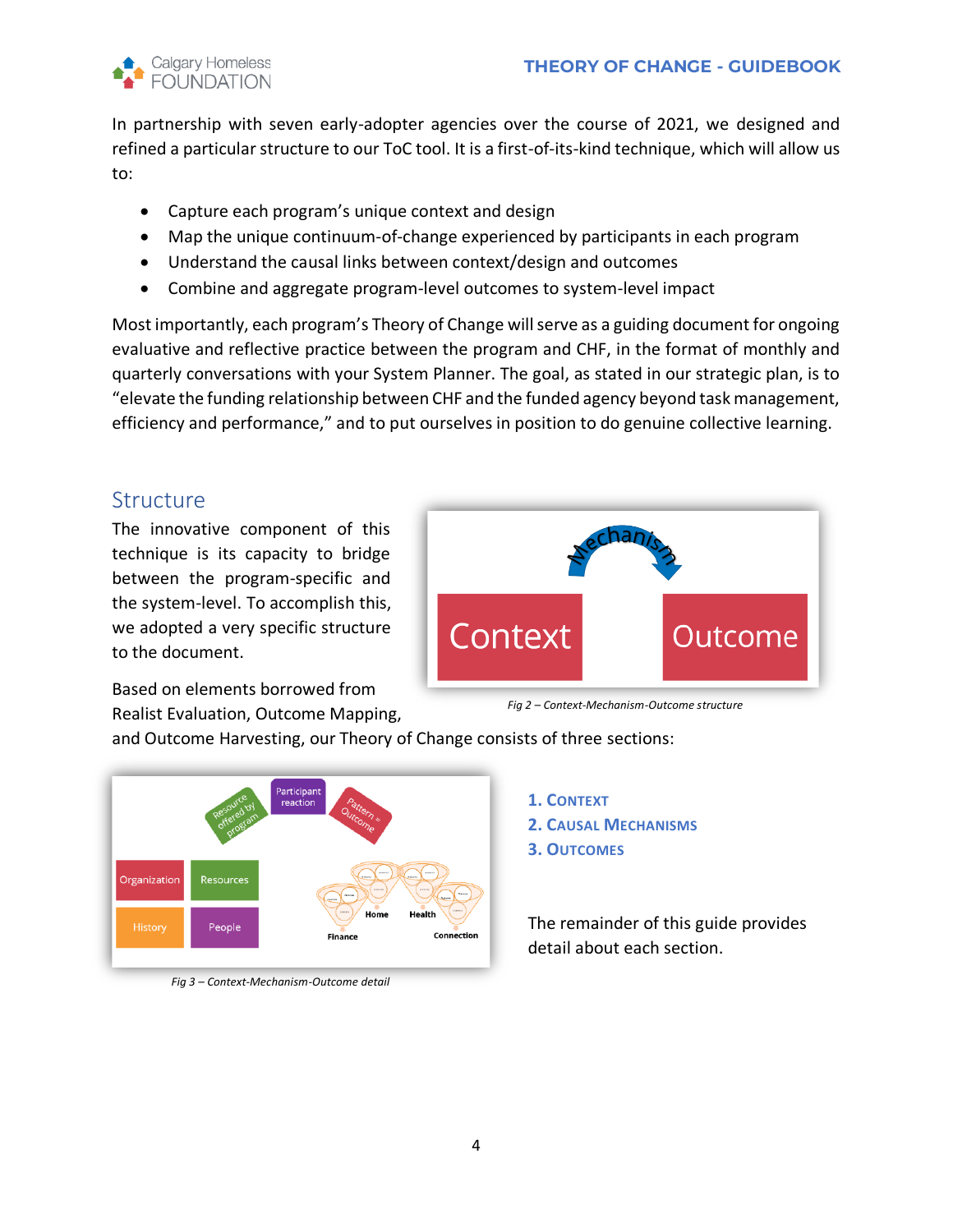

# <span id="page-5-0"></span>Section 1 – Context

Every program is situated within a unique context. This section of the Theory of Change is the least formulaic, as it is designed to surface a genuine understanding of each program. Your program is different from every other program in some specific way – this is the opportunity to clarify how.

The section consists of several open-text narrative descriptions and lists, supporting program description from multiple lenses: *organizational context, historical context, relational context,*  and *program design.* As you complete the sub-sections, you will begin at the broadest level, then systematically create ever more detailed descriptions.



**Tip**: With open-text narrative questions, it can be hard to know just how much to write. We provide wordcount suggestions and guiding questions to get you started.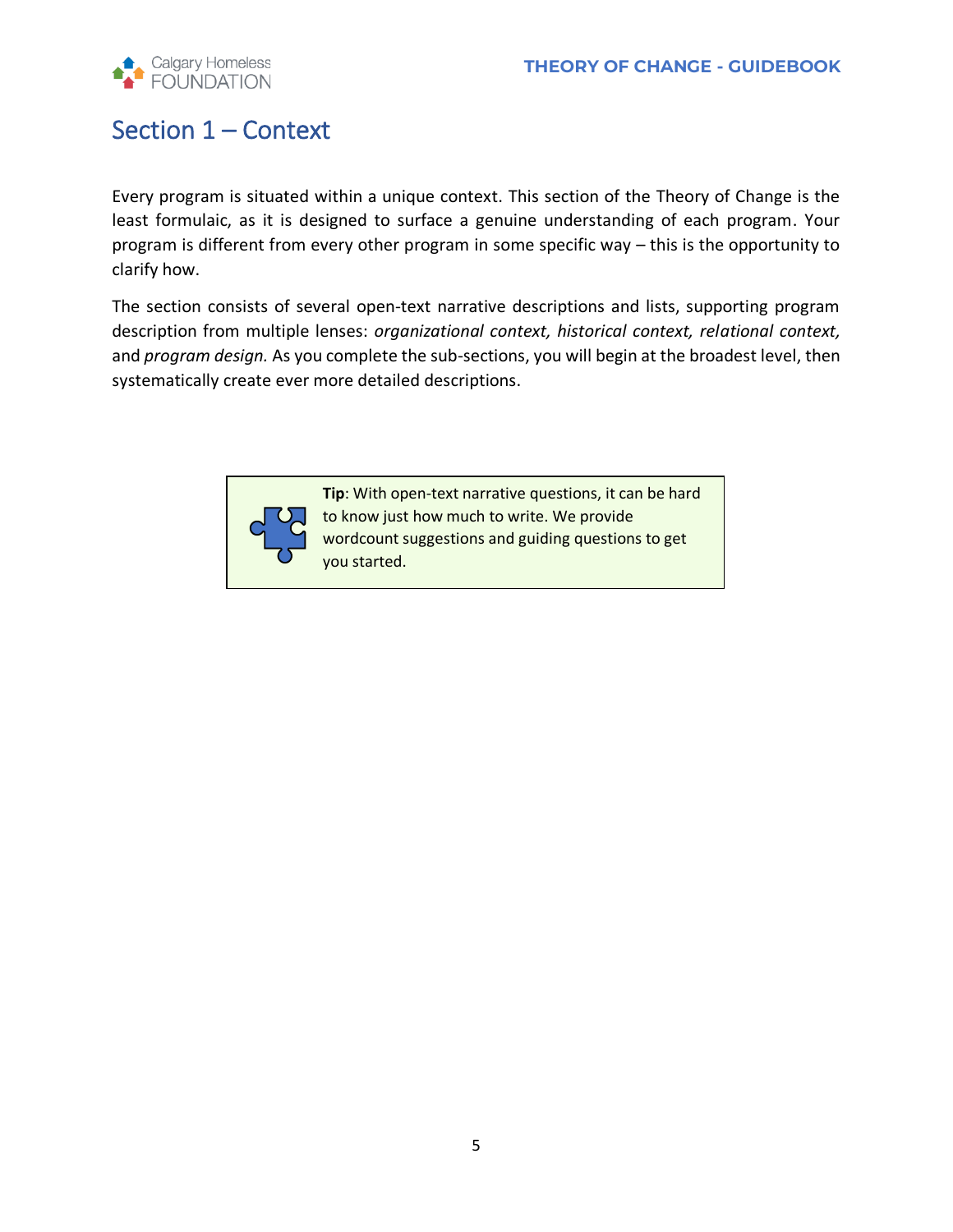

# <span id="page-6-0"></span>1a. Organizational Context

A significant part of the uniqueness of each program is related to its home agency. The Organizational Context sub-section asks you to consider this link explicitly, and it consists of a single narrative entry.

Consider the following guiding questions:

- *What is the link between your agency's purpose/mission and this program? To what extent is the agency focused on homelessness, or on other factors relevant to recovery from homelessness?*
- *How integrated is the program in its agency? Are there resources or capacities that are unique to the organization?*



**Tip**: Avoid the temptation to copy-and-paste your Vision and Mission statements. Try to provide a narrative consideration of the above questions, aiming for approximately 200 words.

# <span id="page-6-1"></span>1b. Historical Context

Every program evolves over time. Responses to the changing needs of the population we serve, changes in organizational priorities, economic factors, new promising practices, orstaff turnover all contribute to adaptation. This section documents a high-level overview of the program's beginning and past, to facilitate a better conversation about its present and future.

# Program Roots

A brief description of how the program was first designed and implemented. Aiming for approximately 50 words, consider the following questions:

- *When did the program first come to be?*
- *What was its initial purpose at that time?*
- *What were some important first features (e.g. program size, operating model, focus population, etc.)*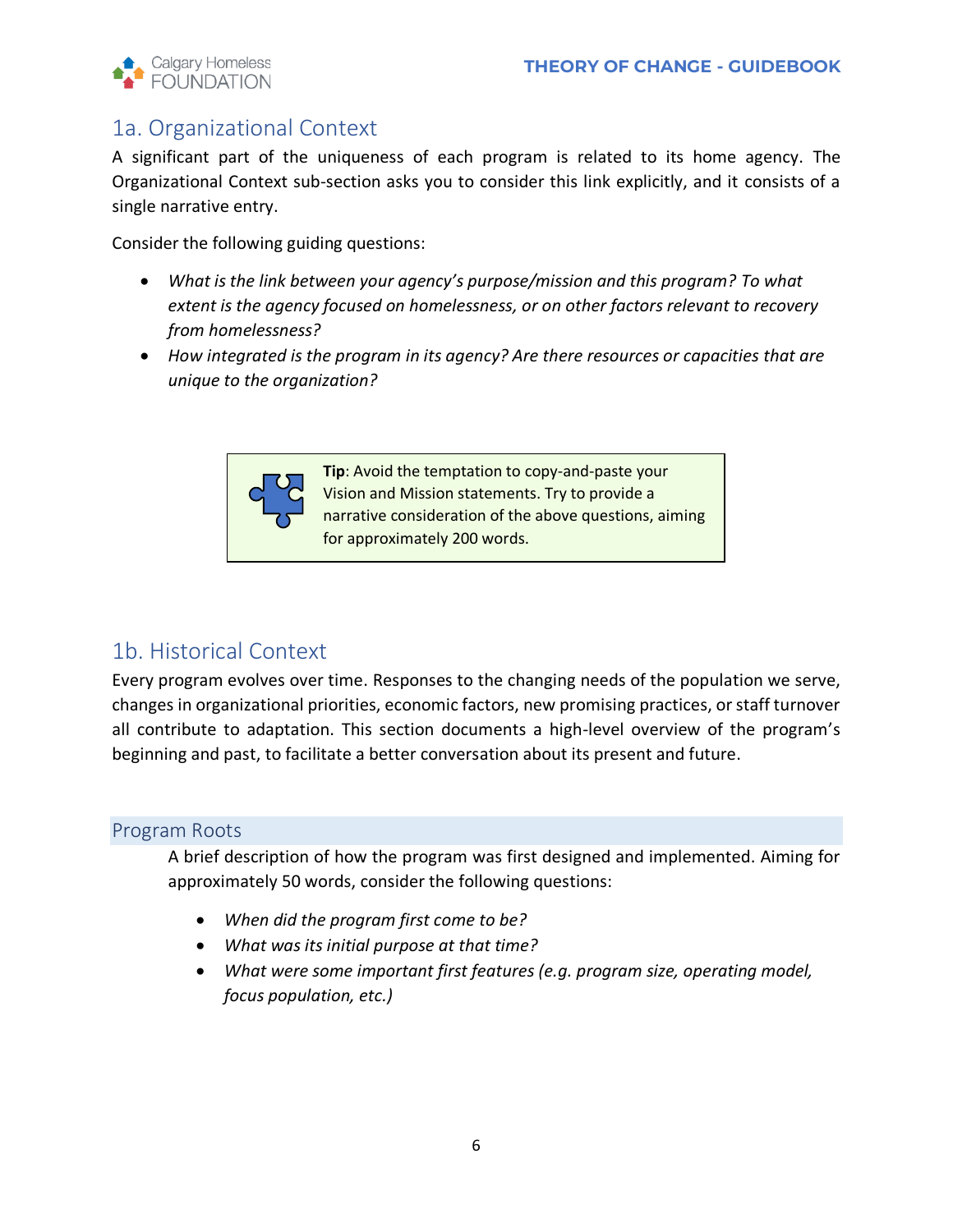

# Recent Changes

This section is focused specifically on changes to *program design,* using a 2-year time period as its timeline. For example, a change in staffing might not make its way into this question, but a change in staffing-model would.

Over time, this section will serve as a running log of program adaptations and contribute to sense-making conversation and analysis.



# Possibilities and Constraints

In addition to changes we make, there are changes we would like to make but cannot. The tension between the ideal state and real-world constraints is an important one to have collective understanding about. This section asks you to document any relevant constraints to your program design. Consider the guiding questions:

- What changes to program design would you make in an ideal world?
- What are internal or external factors that act as barriers to these changes?

Examples of internal constraints might be organizational capacity or direction. External constraints might be financial, systemic, or environmental.

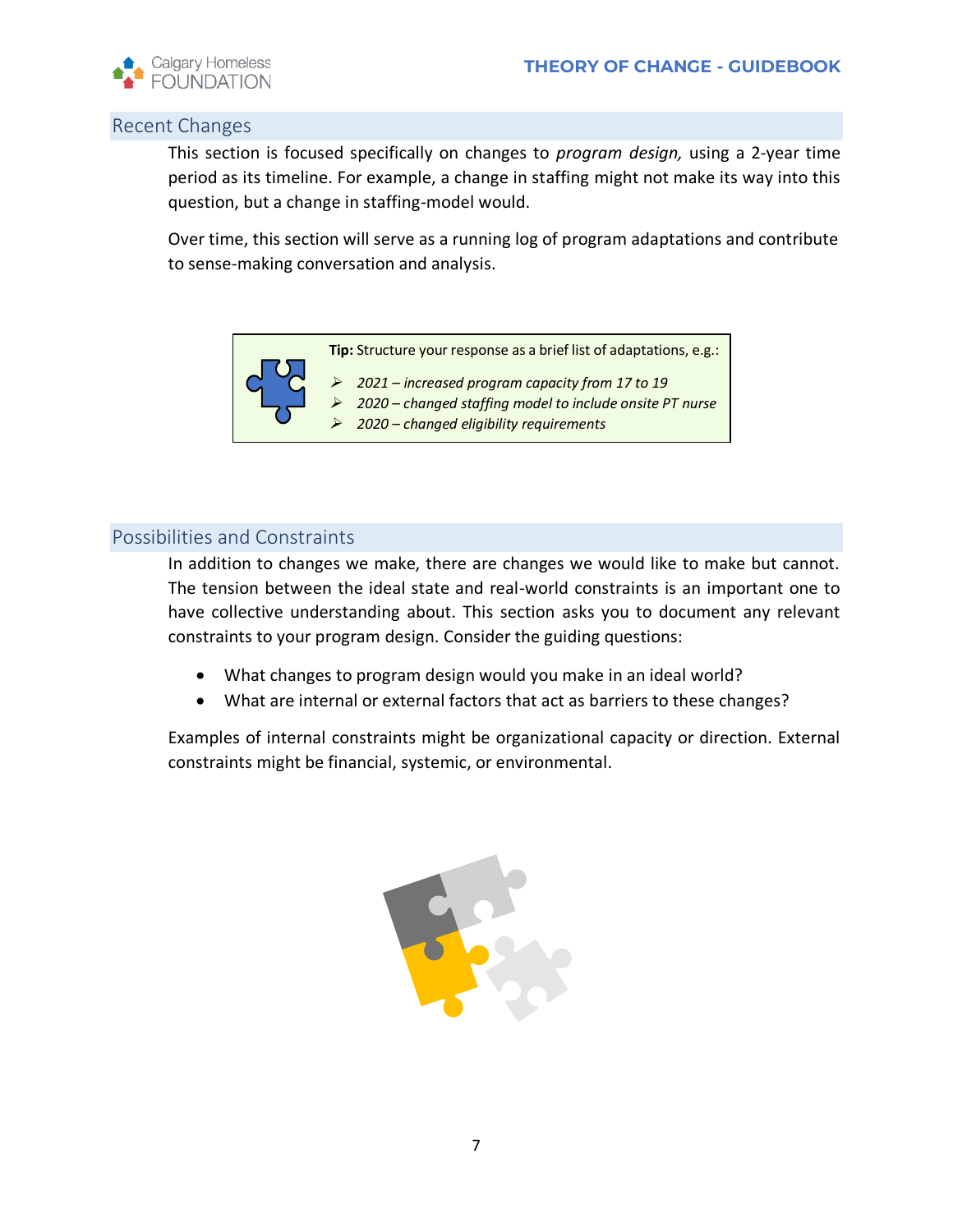

# <span id="page-8-0"></span>1c. Relational Context

This section is concerned with the different people and groups that encounter the program in different ways. It introduces some new, technical language, which is defined both in this section and in the glossary.

# Social Actors

Social Actors are people who experience change by engaging with the program. They are its intended beneficiaries.

In different contexts, you might use similar words like "residents", "clients", or "participants." We chose the language of social *actor* to signify people's *active* engagement as a characteristic of positive change. People are not passive recipients of benefits. They engage (or don't) with resources and supports they encounter, as a part of their own journey.

Complete this section by creating a list of categories of social actors. Consider the simple guiding question:

• *Whom does your program intend to engage?*

If your program provides the same types of resources to all of its participants, you might only have one group of social actors, i.e. "Program Participants".

If your program provides specialized supports or opportunities to different groups of its participants, you may have multiple groups. For example, a family program might specify adults and children as separate groups; while an integrated medical model might delineate based on current diagnosis or other need.



**Tip**: Start somewhere! Later sections of this Theory of Change will provide an opportunity to cross-reference and add or subtract from this list as appropriate.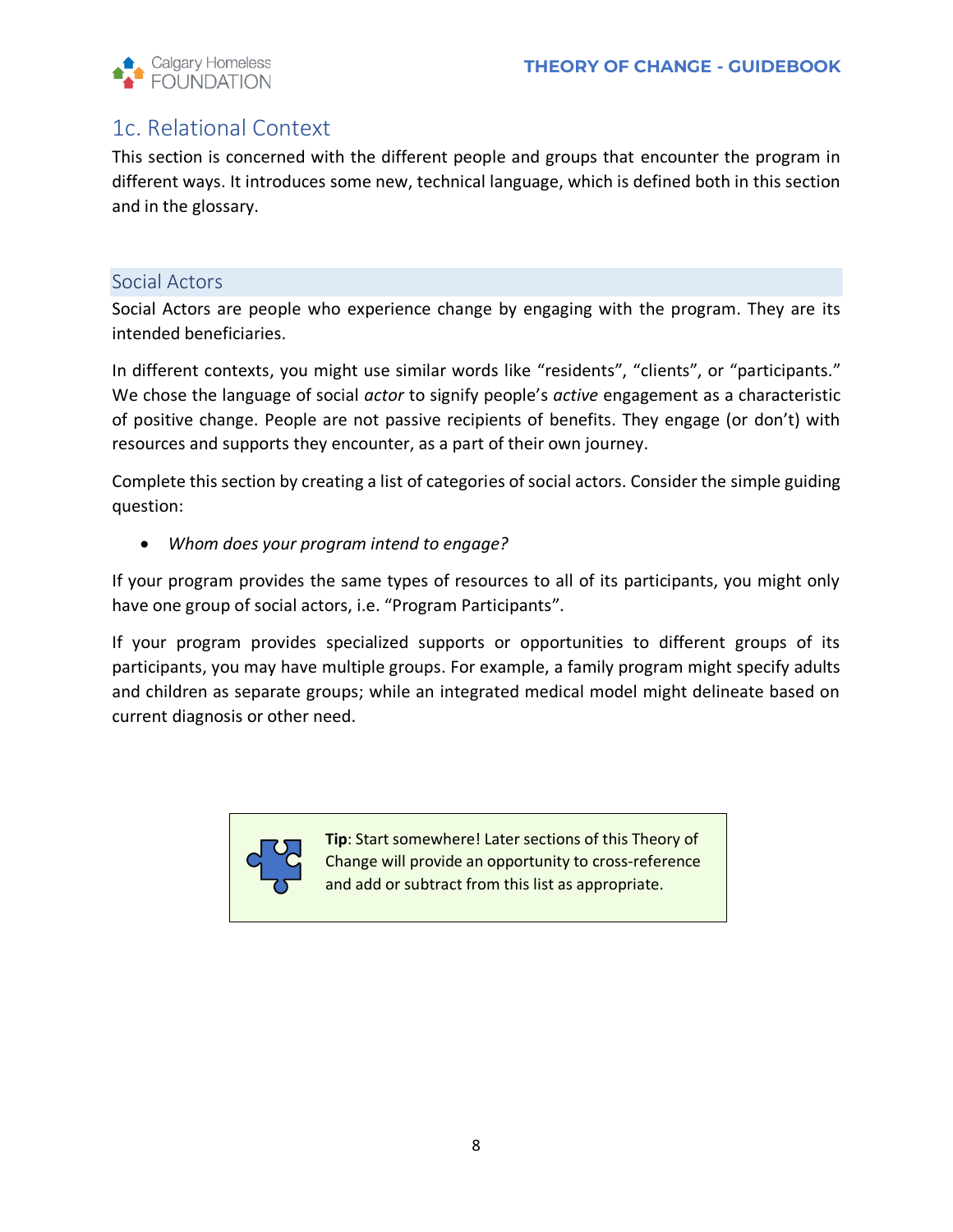

# Change Agents

Change Agents are people who deliver the program.

This category can include staff, volunteers, other participants (e.g. peer support models), and external partners. The section provides an opportunity to describe your staffing model: please add a separate line for each role.



# Boundary Partners

*.* 

Boundary Partners are stakeholders who influence or observe the program, but do not directly participate in it.

In this section, you will consider other individuals or organizations who may be relevant to your program planning and implementation. Examples for each of four sub-sections include:

- Agency Staff: organizational leadership, staff of other programs, support staff.
- Governance / Learning Partners: Board, funders, system-level partners
- Landlords: for housing programs, your major landlord relationships
- External Partners: distinct from external partners who appear in "change agents", these do not provide services as part of your program. Examples may include neighbours, Community Associations, local businesses, etc.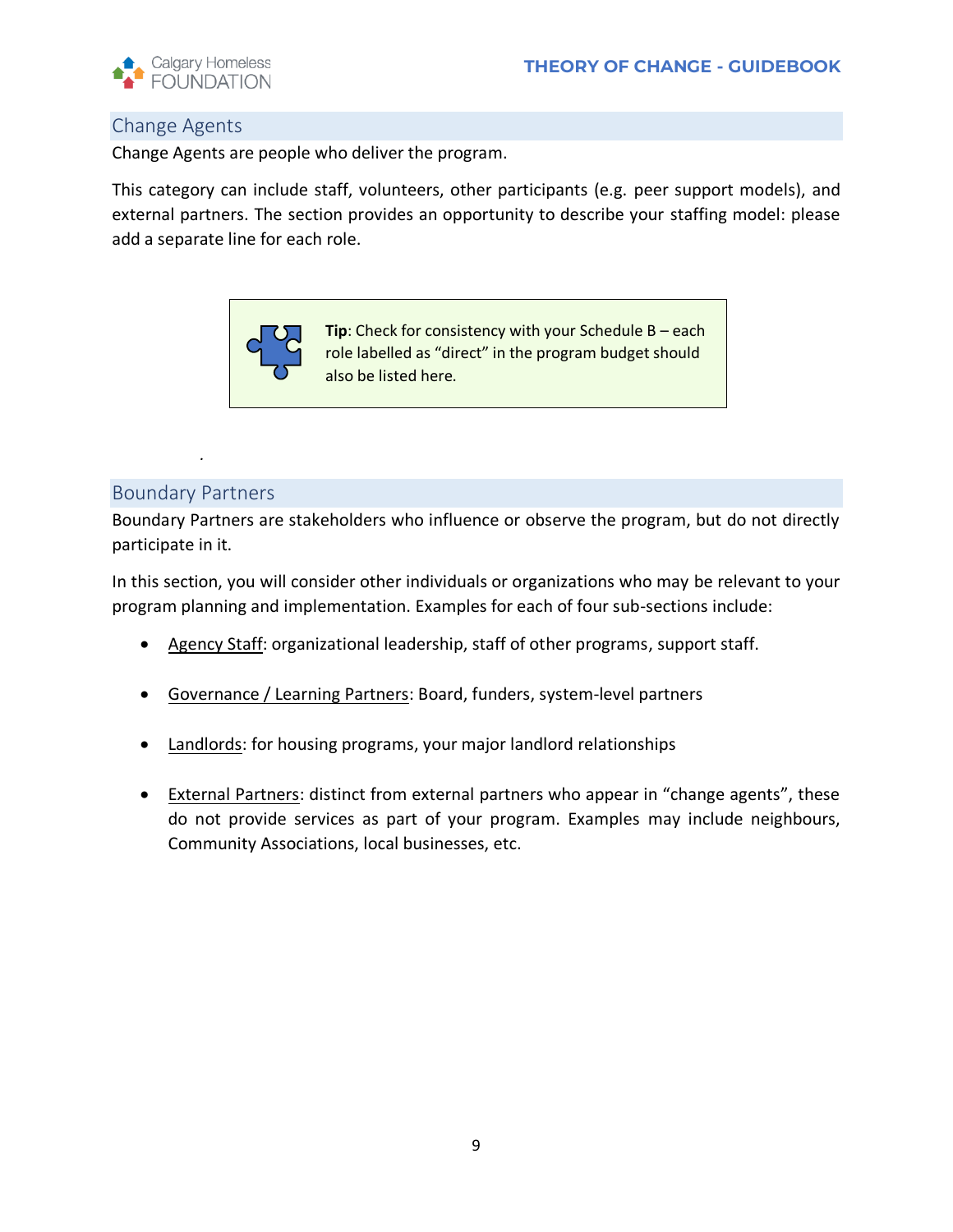

# <span id="page-10-0"></span>1d. Program Design

This section includes details about what the program does. It begins with an open-text description and concludes with a specific list of "who does what."

# Service Model

Each program provides supports and opportunities to its participants, based on some combination of program design elements and principles of practice. Describe your program, considering the following guiding questions:

- What program models underpin your design? What continuum of services is it with?
- What population-specific considerations, if any, does the program support (e.g. age, gender, culture, trauma)?
- What informs your staffing model (e.g. caseload ratios, specialized supports, holistic supports, etc.)?
- What is the expected duration of participation? How are the different stages of engagement (intake / move-in, ongoing supports, positive exit) planned for and supported?

# Activities / Inputs

Each program provides supports and opportunities to its participants. This section is a list of resources available to your program participants. Resources could be in the form of activities that Social Actors might participate in (e.g. "case management", "cultural support groups," "med management"), or in the form of program requirements (e.g. "unit safety checks"), or in the form of physical spaces (e.g. "shared dining area," "art space", "backyard garden").

Each list item in this section should consist of a brief title, a short specific definition, and the Change Agent responsible.



**Tip**: Make sure that every Change Agent listed in the previous section is represented here, and vice versa.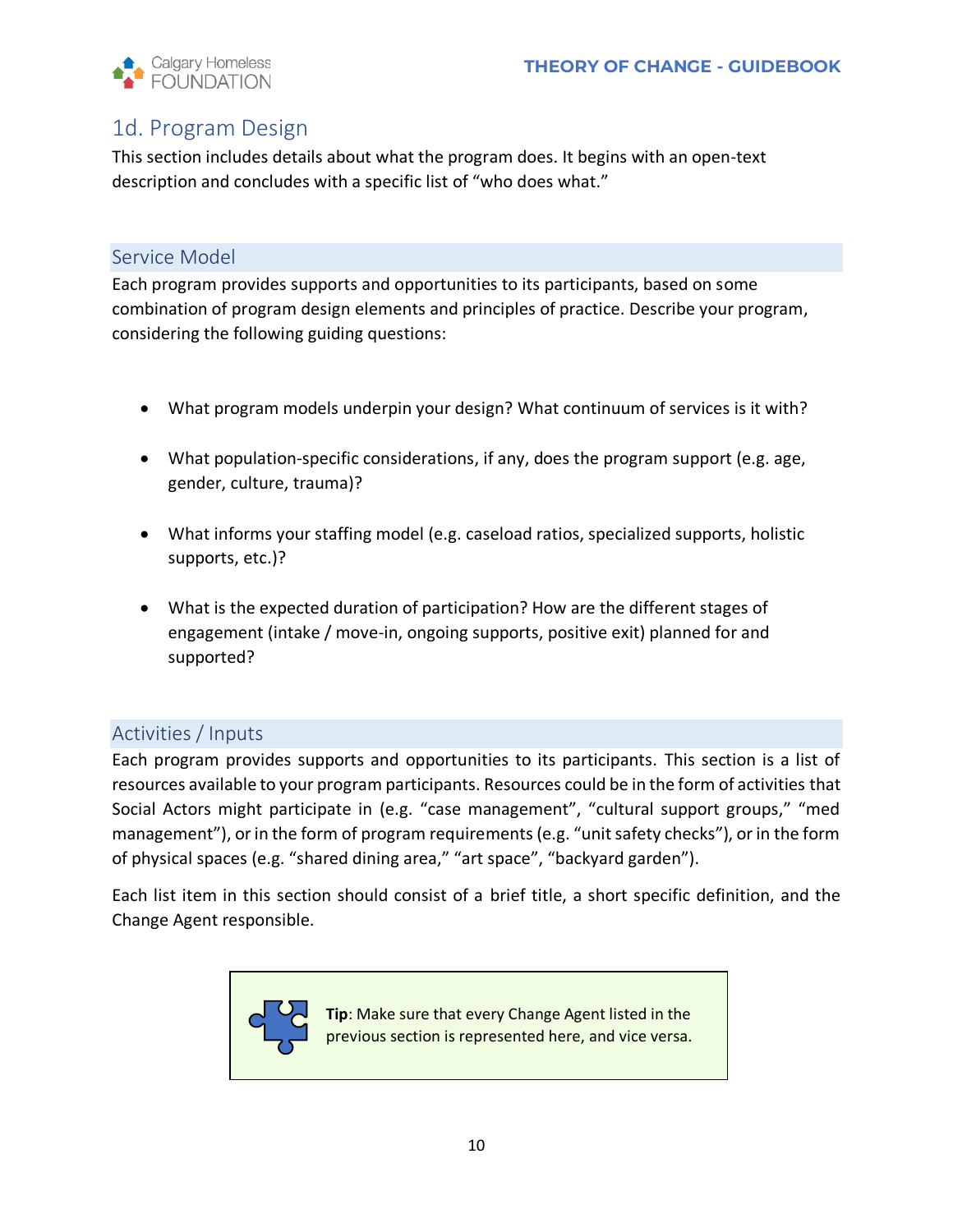

Some examples might read as follows:

#### **Food Security**

*The food security program in building X consists of connecting participants with external providers (e.g. Meals on Wheels, cultural food banks, etc.). The program is administered by all case managers.* 

#### **Sharing Circles**

*Every Friday night, all residents are invited to participate in a sharing circle supported by volunteer Knowledge Keepers.* 



**Tip**: Don't include anticipated outcomes in these descriptions, though you will be tempted to!

For example, "*connecting participants with food providers*" is an activity, while "*to help them have access to nutritious, affordable meals*" is an outcome. Outcomes will be described in a robust way in the next section.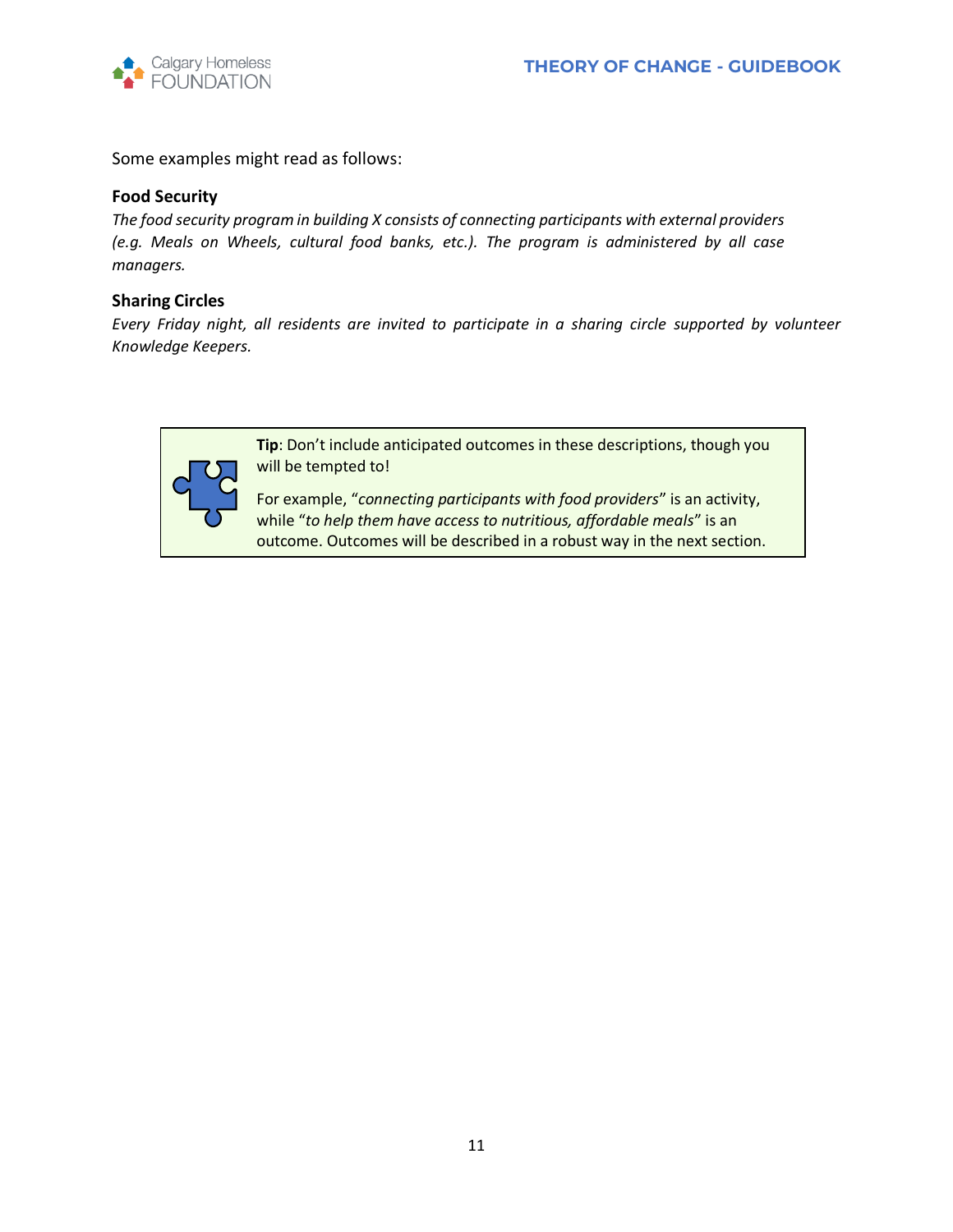

This concludes "Section 1: Context".

It is the longest of the three sections – congratulations!

In completing it, you will have defined all the components that need to be tied together in the subsequent sections.

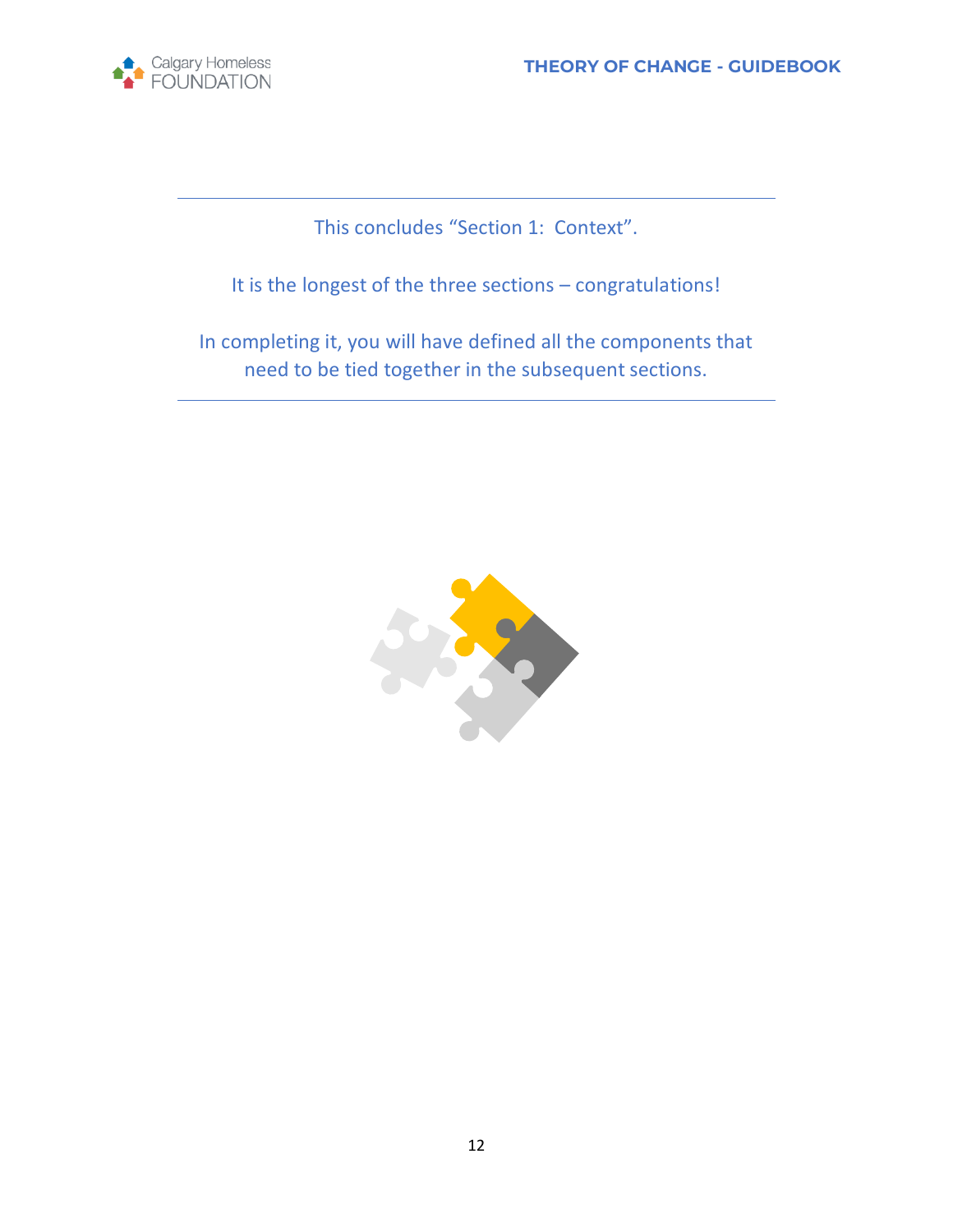

# <span id="page-13-0"></span>Section 2 – Causal Mechanisms

# <span id="page-13-1"></span>Function

The Causal Mechanism section is the "theory" part of your Theory of Change.

In this section, you will describe the changes you expect program participants to experience, when they engage with program resources as social actors.



# <span id="page-13-2"></span>Structure

The section consists of a list of "change statements" – as many as you need, but at least one for each of the Activities/Inputs you listed in the previous section.

A change statement is a hypothesis about what happens when a Social Actor consistently reacts to a resource provided by the program.

Each change statement connects multiple components in a very specific, predictable structure. The structure helps to clarify our thinking and makes our hypotheses testable in the future. The structure for each change statement mimics the following template sentence:

# **When Social Actors react to a resource, their situation changes.**

The following examples are from completed Theories of Change:

Example 1: *"When residents participate in cultural activities, they increase their knowledge of, and participation in, cultural healing strategies."*

Example 2: *"When residents engage with the financial literacy program, they grow the sources and amount of their income, and improve their financial management capacity."*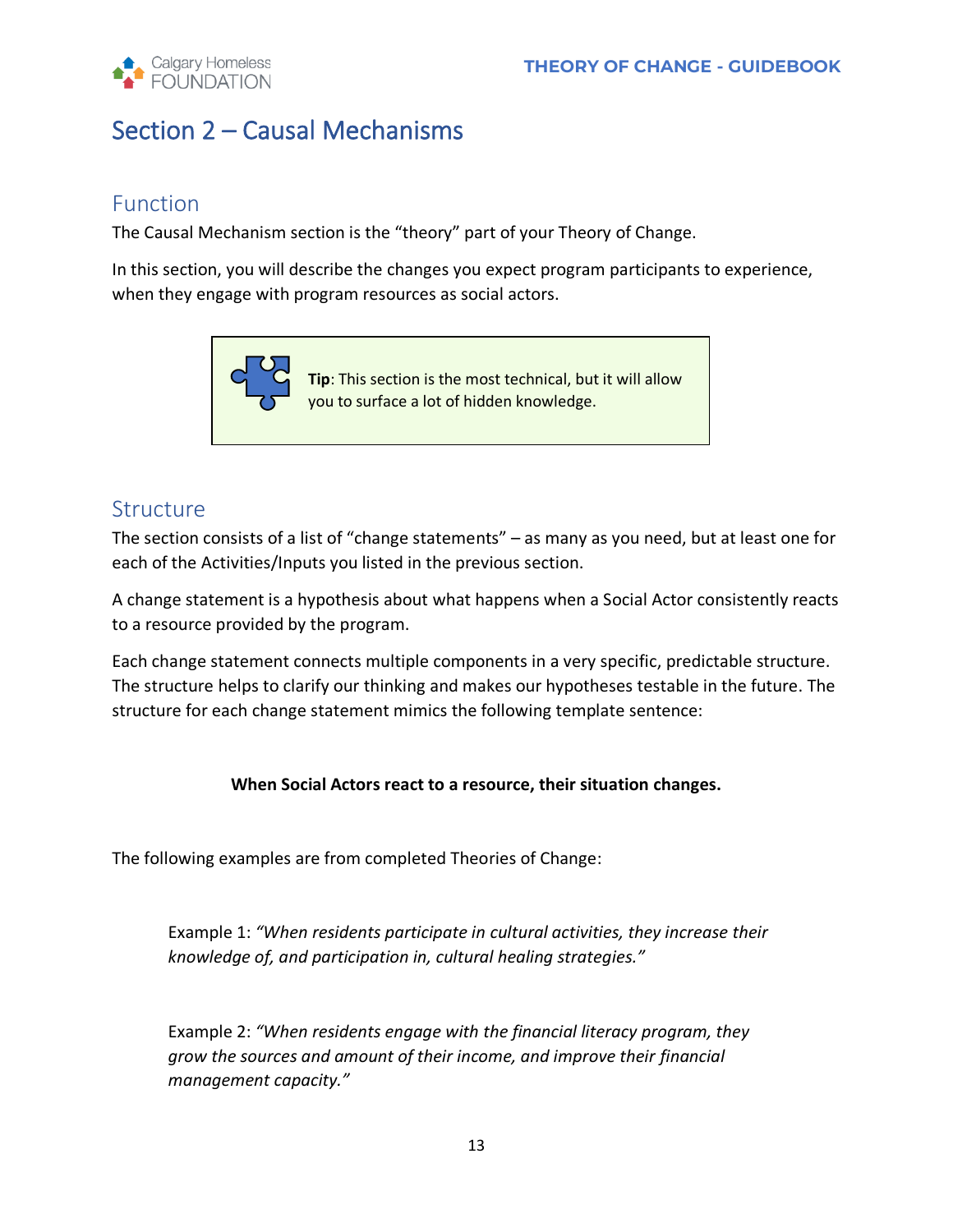

# <span id="page-14-0"></span>**Coherence**

To build an effective change statement, you need to understand the role of each part of the template sentence.



*Fig 3 – Change Statement detail*

# **1. Social Actors**

The group identified here flows through directly from the previous section. Each group of Social Actors you previously identified should have at least one change statement in this section.

#### **2. Reaction**

Following the template sentence structure will help you ensure you write in the active voice. Similarly, the verb you use in this place should be an active verb.

Some examples of active verbs include: "participate," "engage," "connect," "reach out," "use," "access," etc.

#### **3. Resource**

The resource specified in the change statement should be the title of one of the "Activities / Inputs" you defined in the previous section. There is no need to complicate this sentence with an explanation of what the resource is or who provides it  $-$  you created this clarity in the previous section.



**Tip**: Each Activity or Input described in the previous section should appear in at least one change statement.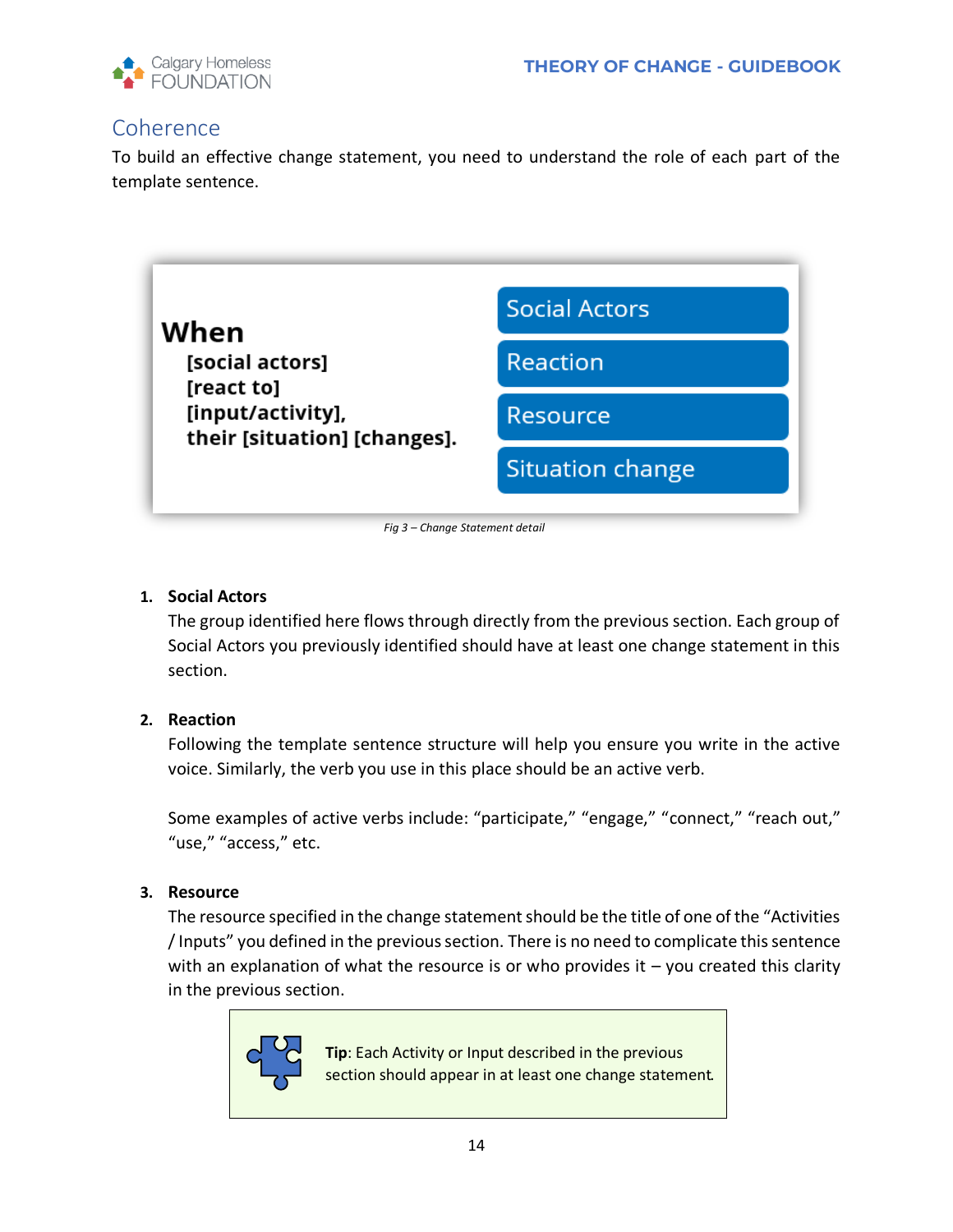

# **4. Situation Change** ("Outcome Descriptor")

This is the part of the sentence which completes your hypothesis. This is the part of the sentence which links your work and your participants' reaction to that work with its outcome. The guiding question is: *When a participant meaningfully and repeatedly engages with this resource, what changes for them?* 

There are many types of changes you might refer to. You might think about changes to internal states like knowledge or attitude, changes in behaviour, or changes in relationship*.*

Whatever type of change you hypothesize, aim at specificity. The broader a statement, the harder it is to test. Compare the following (fictional) examples:

Example 3: *"When parents engage in Peer Support groups, they gain insight and strategies, leading to more positive interactions with their children."*

Example 4: *"When parents come to Peer Support circles, they become better parents."*

In Example 3, we can follow the causal mechanisms – from awareness change and skill building to behaviour change. This allows us to ask multiple questions and test and refine our hypothesis. In Example 4, it is more difficult to ask meaningful questions and learn from experience.



**Tip**: A single change statement may include more than one outcome descriptor (Example 2), or a chain of events (Example 3).

Since this part of the sentence describes the anticipated change, we call it the "outcome descriptor."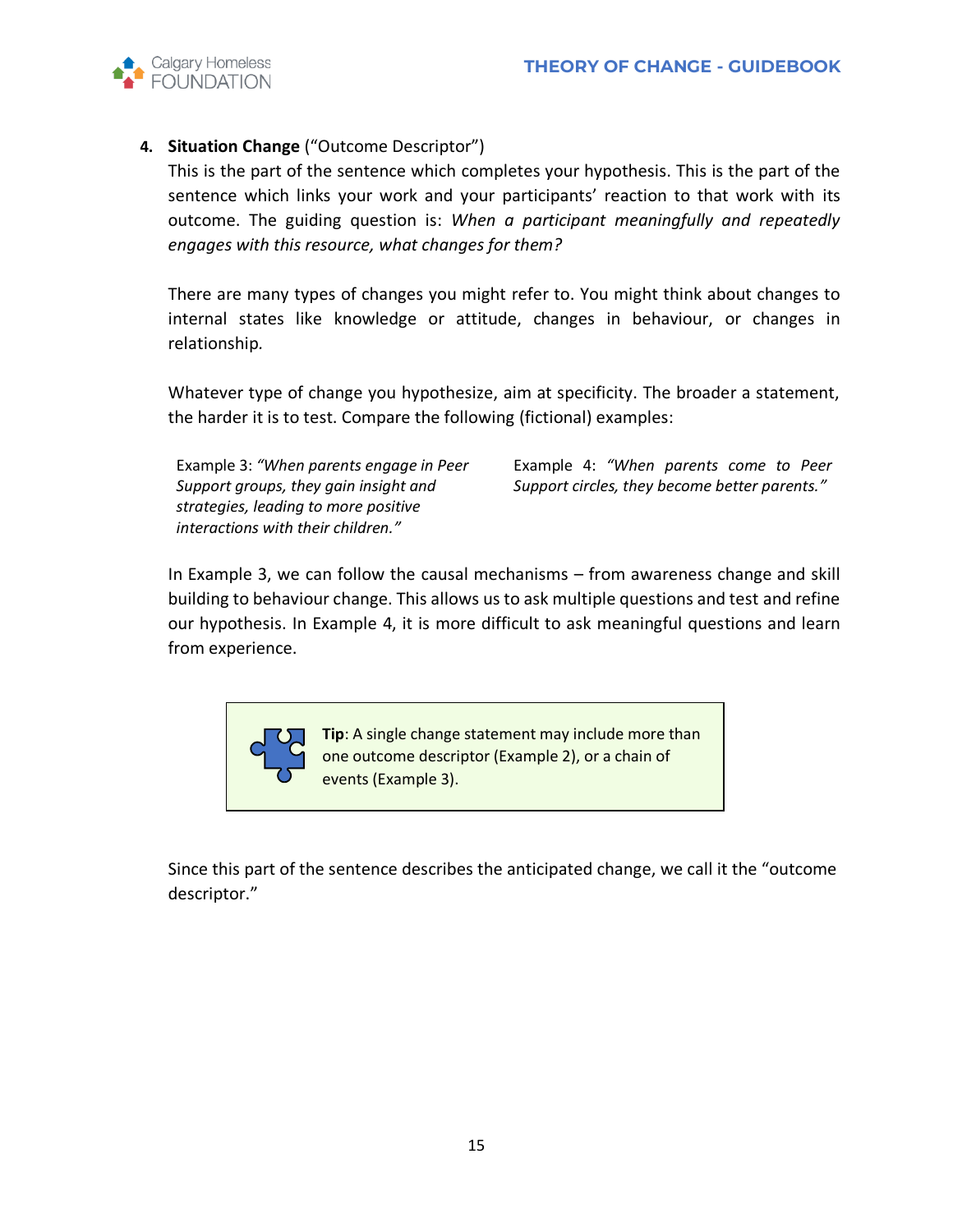

This concludes "Section 2: Causal Mechanisms".

You have now completed all the program-specific elements of your Theory of Change! Congratulations.

All that remains is to link your anticipated outcomes to the impact domains.

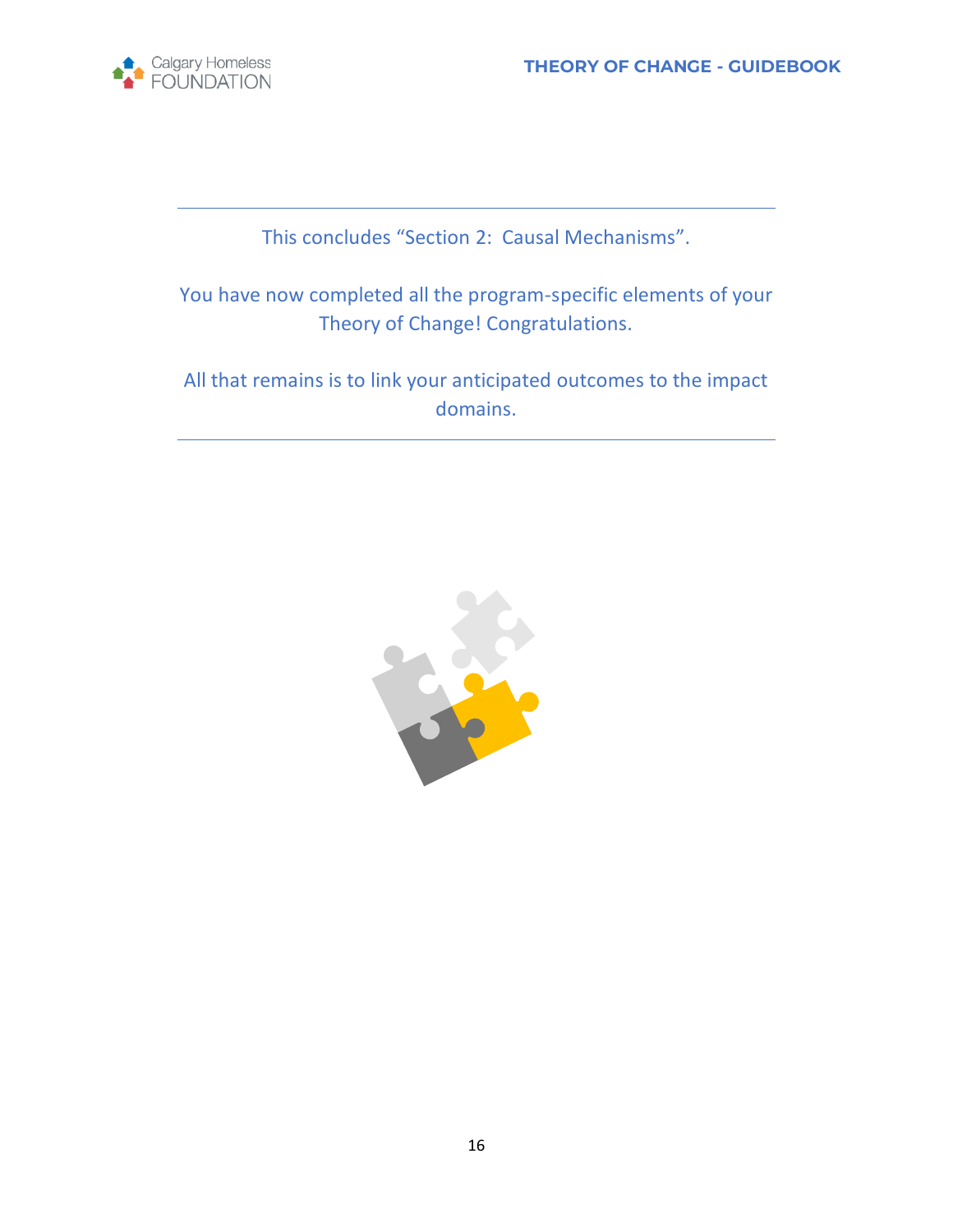

# <span id="page-17-0"></span>Section 3 – Outcomes

The Outcome section of the Theory of Change is designed to understand impact alignment at a program level, and to enable aggregation of impact across multiple programs. In order to accomplish this, the expected outcomes of each program (which you have now described in detail) are mapped onto the shared principles of impact – the four impact domains.

In Section 3 of the Theory of Change template, you will list each of your outcome descriptors once, and indicate which domain it is aligned with *most directly*.

We recognize that all four impact domains are tightly interrelated. Changes in health lead to changes in housing. Changes in community connection implicate changes in financial wellbeing. Because of this, it may be tempting to associate every outcome with every domain. Resist the temptation! As a rule of thumb, most descriptors should align with one domain, although some will legitimately map onto multiple.

# <span id="page-17-1"></span>Selecting Outcome Descriptors

In the previous section, you worked hard to write change statements that are as specific as possible. There are three different types of statements you may have written.

# "Single Outcome" Statements

Some change statements will have exactly one outcome descriptor (Example 1). In this case, include the outcome descriptor in your Outcome Map directly:

| <b>Change Statement</b>                                                                                                                       | Outcome Descriptor to Include                                   |
|-----------------------------------------------------------------------------------------------------------------------------------------------|-----------------------------------------------------------------|
| When residents participate in cultural activities,<br>they increase their knowledge of, and<br>participation in, cultural healing strategies. | Increased knowledge and participation in cultural<br>activities |

# "Parallel Outcome" Statements

Some change statements will have multiple parallel outcome descriptors (Example 2).

*When residents engage with the financial literacy program, they grow the sources and amount of their income, and improve their financial management capacity.*

Change Statement **Change Statement** Change Statement

- 1. Increased sources and amount of income
- 2. Improved financial management skills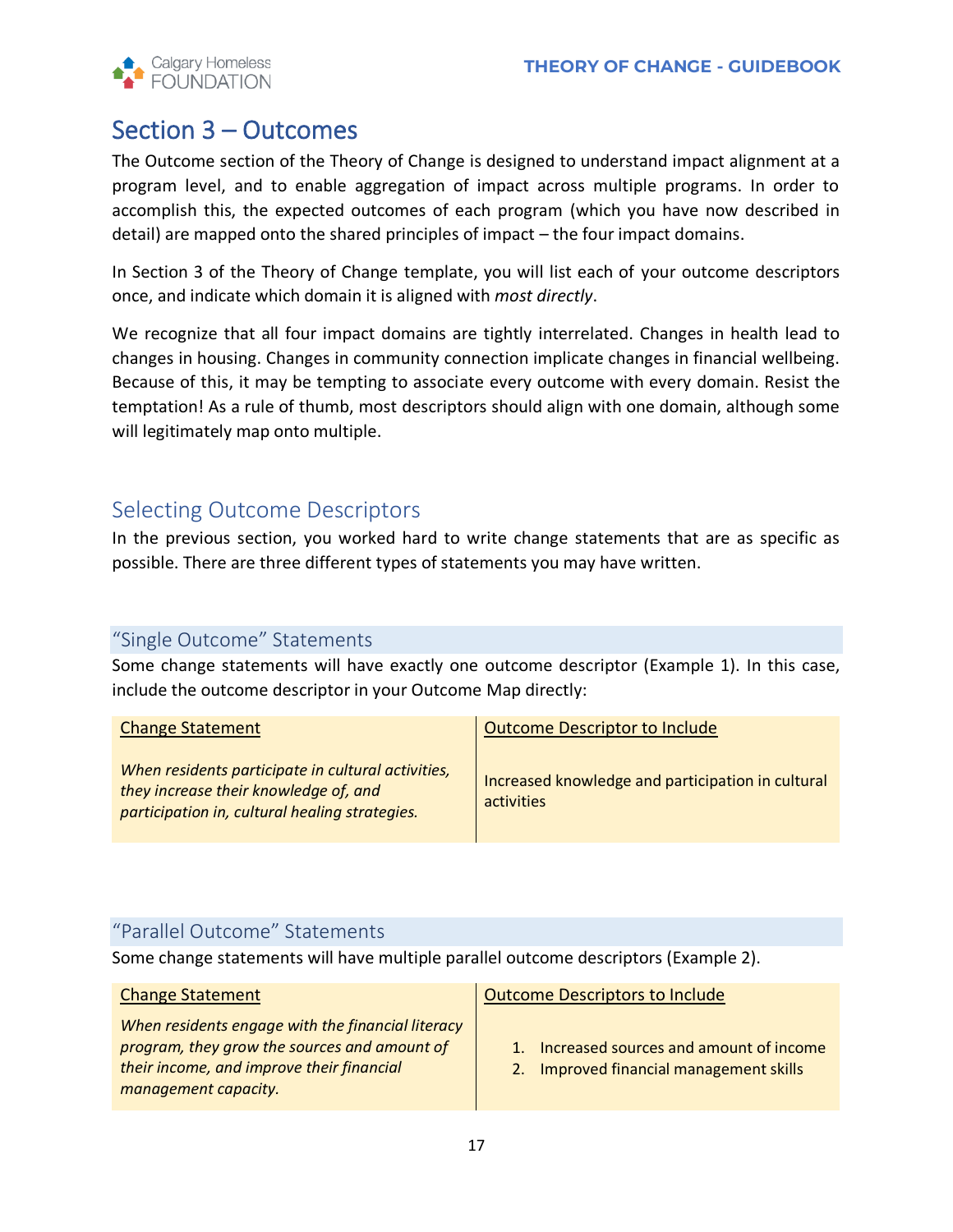

# "Chain of Outcomes" Statements

Some change statements will have multiple outcomes in a chain of change (Example 3).

| <b>Change Statement</b>                                                                                                                        | <b>Outcome Descriptors to Include</b>        |
|------------------------------------------------------------------------------------------------------------------------------------------------|----------------------------------------------|
| When parents engage in Peer Support groups,<br>they gain insight and strategies, leading to more<br>positive interactions with their children. | Increased parent-child positive interactions |



**Tip**: Writing Change Statements and Outcome Descriptors is not an exact science. Be specific and concrete, but also allow yourself some creativity. Multiple sets of eyes will help to mitigate any accidental biases.

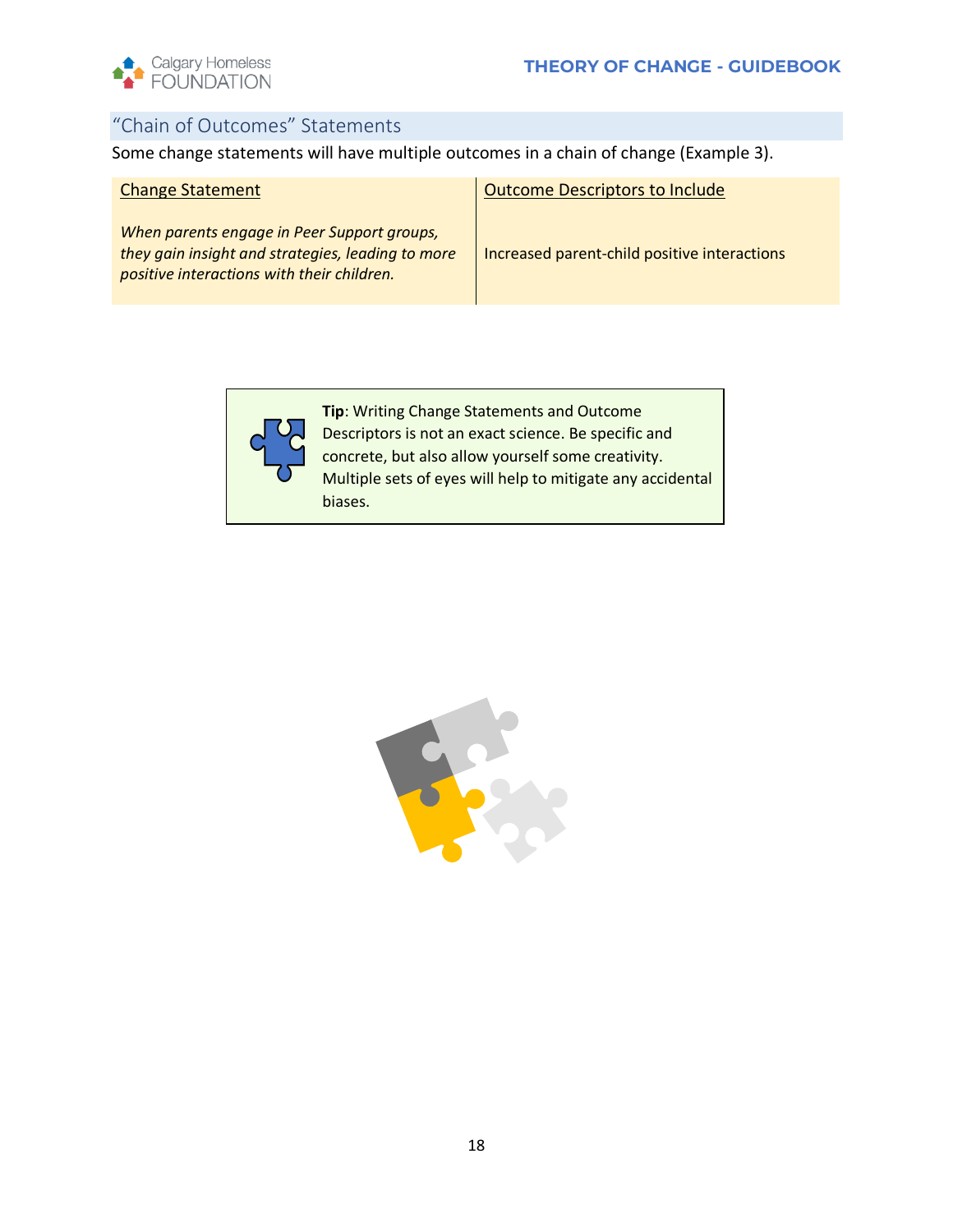

# <span id="page-19-0"></span>Mapping Outcomes to Domains

In the final section of your Theory of Change, you will enter each outcome descriptor and use a set of checkboxes to link it to the relevant domains.

After your Theory of Change is completed and submitted, we will create a visualization of your Outcome-to-Domain map to make it easier to interpret. Examples of both the "input style" and the visualization are below.

| в<br>Increased knowledge and participation in cultural healing.        | Home $\Box$  | Health $\boxed{\boxtimes}$ |
|------------------------------------------------------------------------|--------------|----------------------------|
|                                                                        | Finance      | Connection<br>$\boxtimes$  |
| Increased sources and amount of income                                 | Home         | Health                     |
|                                                                        | Finance<br>X | Connection                 |
| Improved financial management skills                                   | Home         | Health                     |
|                                                                        | Finance<br>⊠ | Connection                 |
| Increased parent-child positive interactions                           | Home (       | Health<br>K                |
|                                                                        | Finance      | Connection<br>⊠            |
| Click here to enter outcome descriptor; click '+' to add more<br>rows. | Home (       | Health                     |
|                                                                        | Finance      | Connection                 |

*Fig 4 – Outcome-to-Domain Map, table style*



*Fig 5 – Outcome-to-Domain Map, visual style*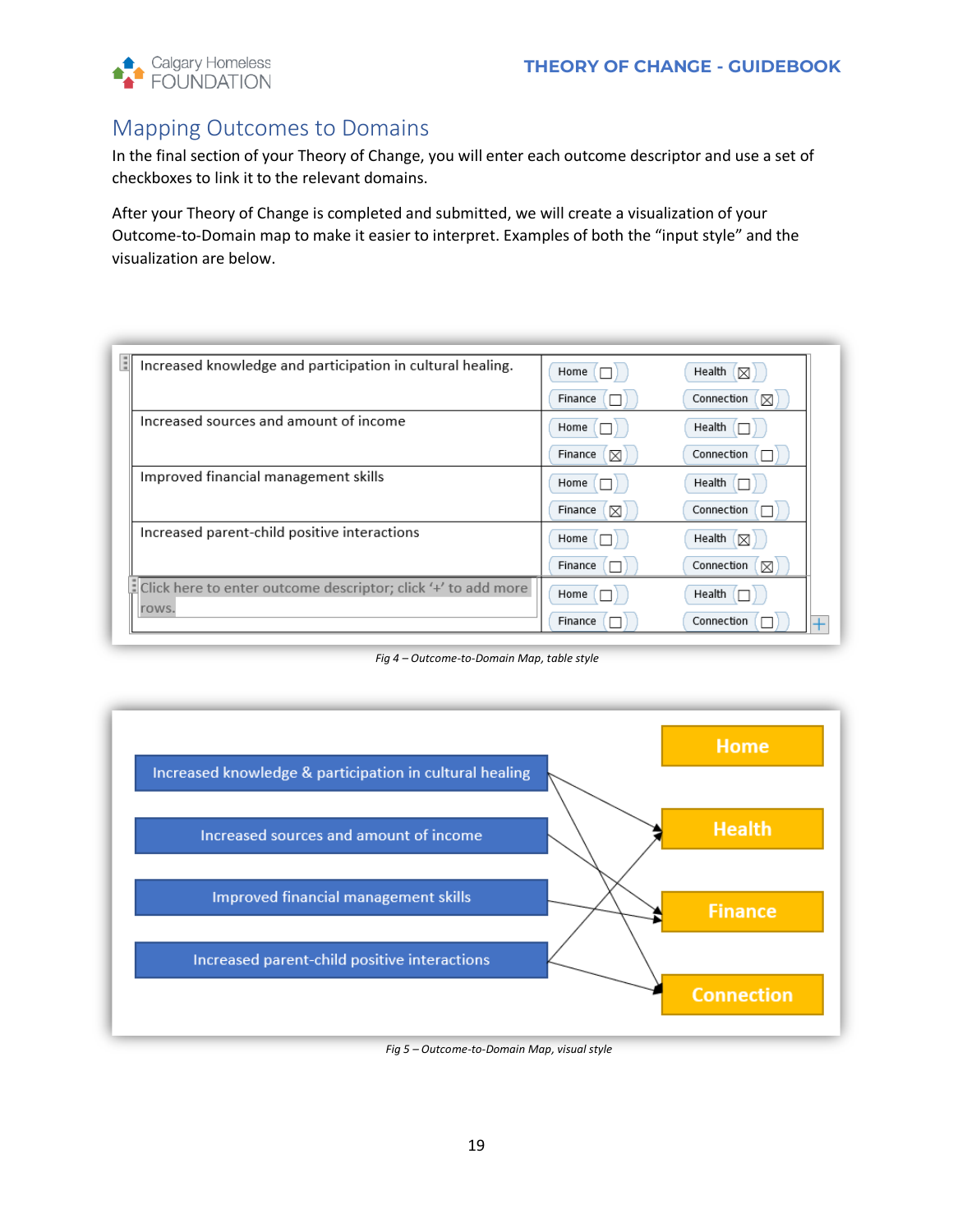

# <span id="page-20-0"></span>**Glossary**

# General Terms

#### **Recovery**

In the context of the recovery-oriented homeless-serving system of care, recovery refers to quality of life improvements understood as occurring in the four impact domains of Home, Health, Finance, and Connection.

#### **Impact Domain: Home**

Outcomes aligned with the "Home" domain include the broad categories of housing stability and housing quality, as well as any related changes.

#### **Impact Domain: Health**

Outcomes aligned with the "Health" domain include changes related to physical health, mental health, addictions, access to care, and related changes.

#### **Impact Domain: Finance**

Outcomes aligned with the "Finance" domain include poverty reduction, financial stability, financial literacy, and related changes.

#### **Impact Domain: Connection**

Outcomes aligned with the "Connection" domain refer to positive community connections and include formal supports, natural supports, community participation, and related changes.

#### **Evaluation Pillar: Open Learning**

Learning and evaluation activities aligned with "Open Learning" include self-directed learning practices, such as Reflective Practice and Communities of Learning. Open Learning activities add to our capacity to surface unanticipated outcomes, and utilize these in the service of innovation.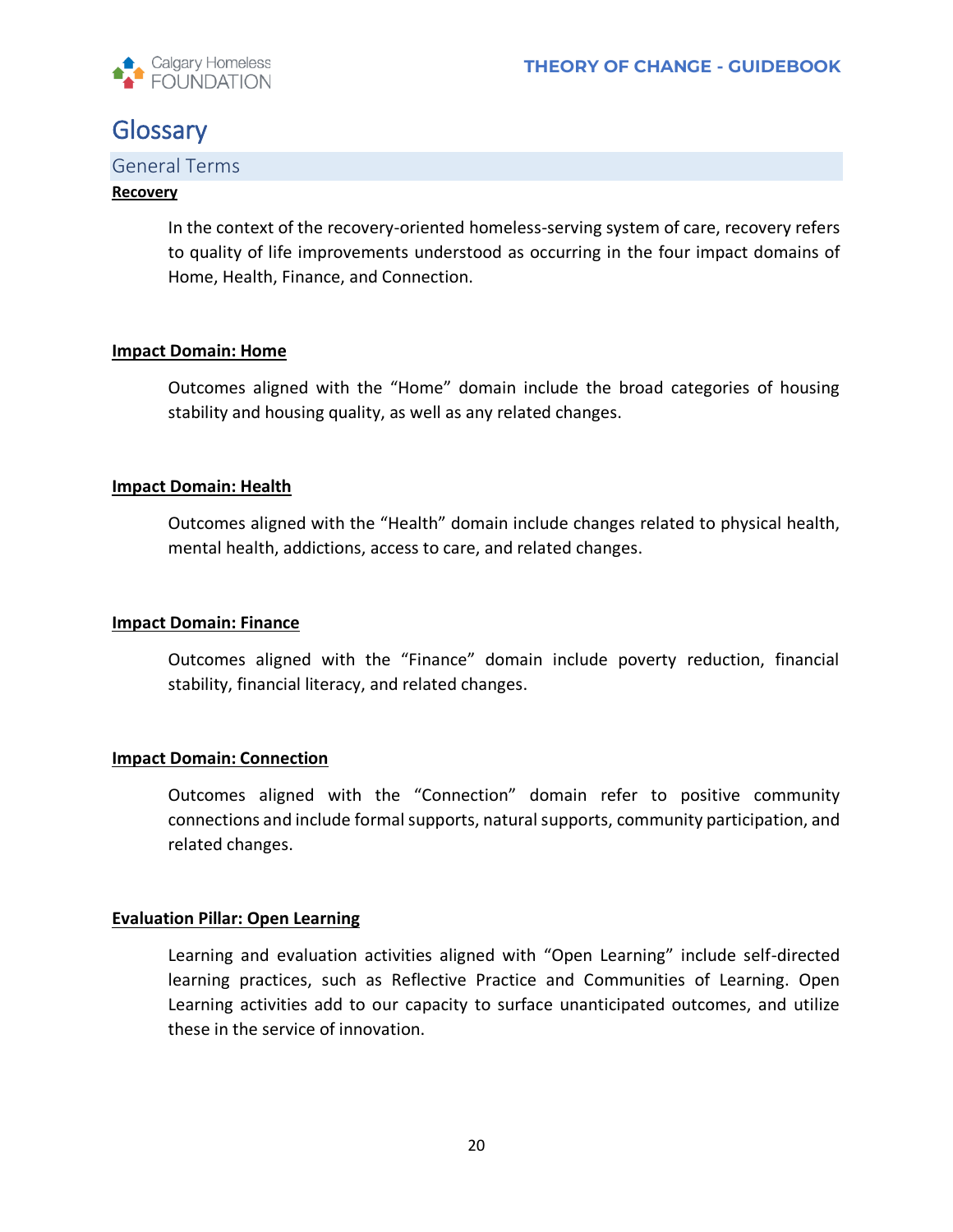

#### **Evaluation Pillar: Monitoring**

Monitoring activities include data generation, collection, and interpretation practices; utilizing a variety of instruments and methods. HMIS data, financial data, and qualitative data comprise the information set. Monitoring activities add to our capacity to realitytest our assumptions in the service of accountability.

### **Evaluation Pillar: Sense-making**

Sense-making activities include interpretation practices, such as aggregation, contribution analysis, salience analysis, and system mapping. Sense-making activities add to our capacity to understand current state of the system and underlying trends, in the service of strategic action.

# Theory of Change Components

# **Social Actor**

Social Actors are one of three types of stakeholders in our Theory of Change model. They are the intended beneficiaries of the program. They are called "social actors" to reinforce the idea that they are *active* participants in any change they experience.

Social Actors are first listed in the "Relational Context" section, and then referenced in "Causal Mechanisms". Each type of social actor listed in Context should engage in at least one Causal Mechanism, and vice versa – otherwise the document is incomplete.

#### **Change Agent**

Change Agents are one of three types of stakeholders in our Theory of Change model. They are the people who deliver the program. They make activities or other resources available for Social Actors to react to.

Change Agents are first listed in "Relational Context," and then referenced in "Program Design." Every activity or input referenced in Program Design should be linked to at least one change agent from Context.

#### **Boundary Partner**

Boundary Partners are one of three types of stakeholders in our Theory of Change model. They are people or groups who encounter or shape the program, but do not participate directly in it. There are four suggested sub-groups of boundary partners. Boundary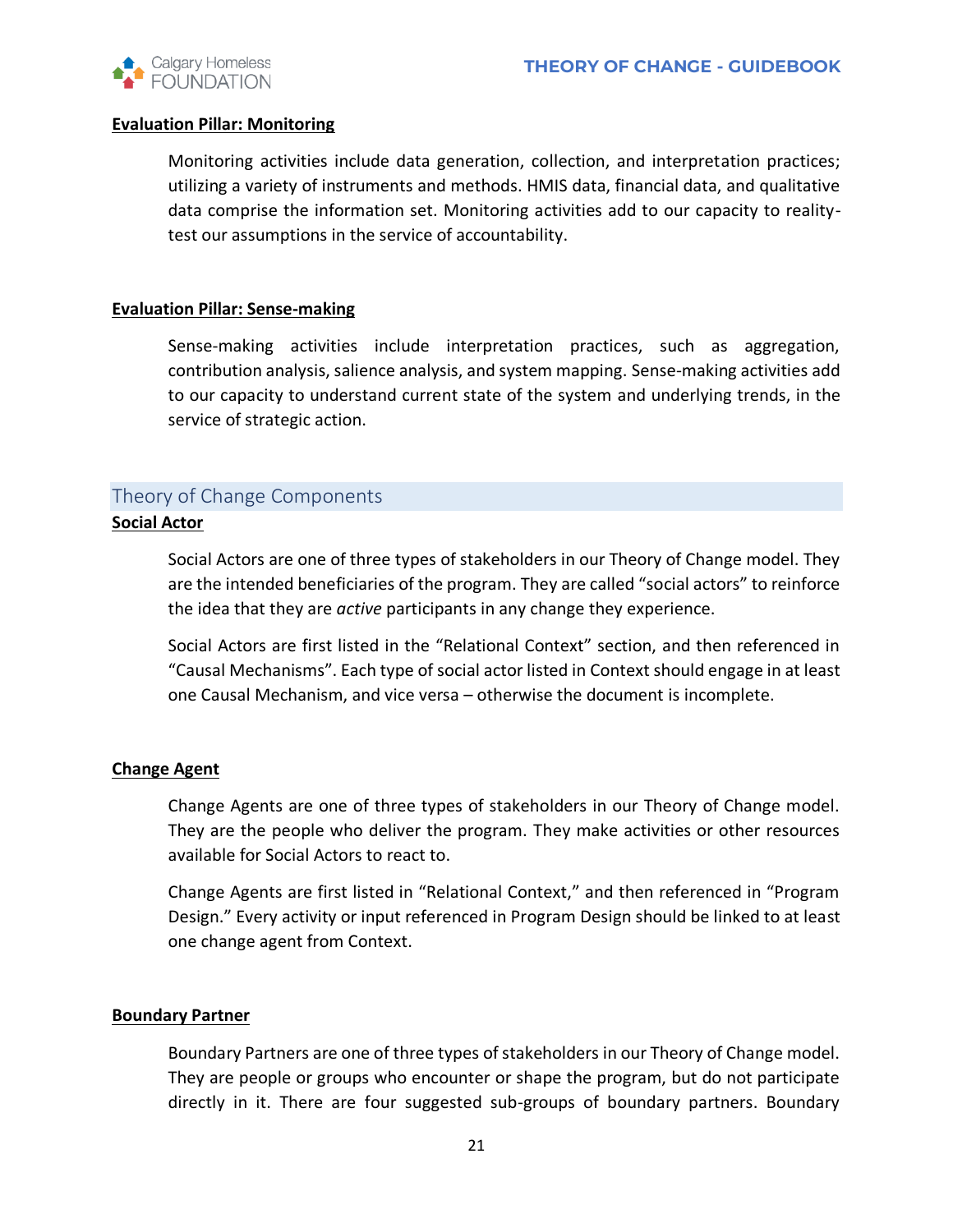

Partners are listed in "Relational Context", but because they are not directly in the program, they are not referenced further in the document. Instead, the list supports future interpretation activities.

### **Context**

Context is the first section of the Theory of Change. It consists of four sub-sections, which collectively describe all that is salient and unique about the program. The first two subsections (Organizational and Historical context) support future interpretation and useplanning; while the second two (Relational Context and Program Design) are referenced directly in the following sections of the document.

### **Causal Mechanisms**

Causal Mechanisms is the second section of the Theory of Change. This sections consists of multiple Change Statements. It describes how program participants experience change.

Every social actor in Relational Context and every resource in Program Design must appear in at least one change statement, otherwise the Theory of Change is incomplete.

#### **Outcomes**

Outcomes are the third section of the Theory of Change. This section consists of linkages between the outcomes created by the program and the four recovery-oriented impact domains. Through the linkages created in this section, we are enabled to aggregate and collate outcomes across multiple programs and understand impact at a system-level.

Depending on format, sometimes this section will take the shape of a table and other times of a visual map.

#### **Change Statement**

Change Statements are sentences that follow a template structure. Each change statement links a resource with a social actor through a reaction. This reaction of the social actor to the resource leads to a change for that social actor.

#### **Outcome Descriptor**

Outcome Descriptors are the final portion of Change Statements. They describe the experienced change. Each Outcome Descriptor is then used as a stand-in for its entire change process and linked to an Impact Domain.